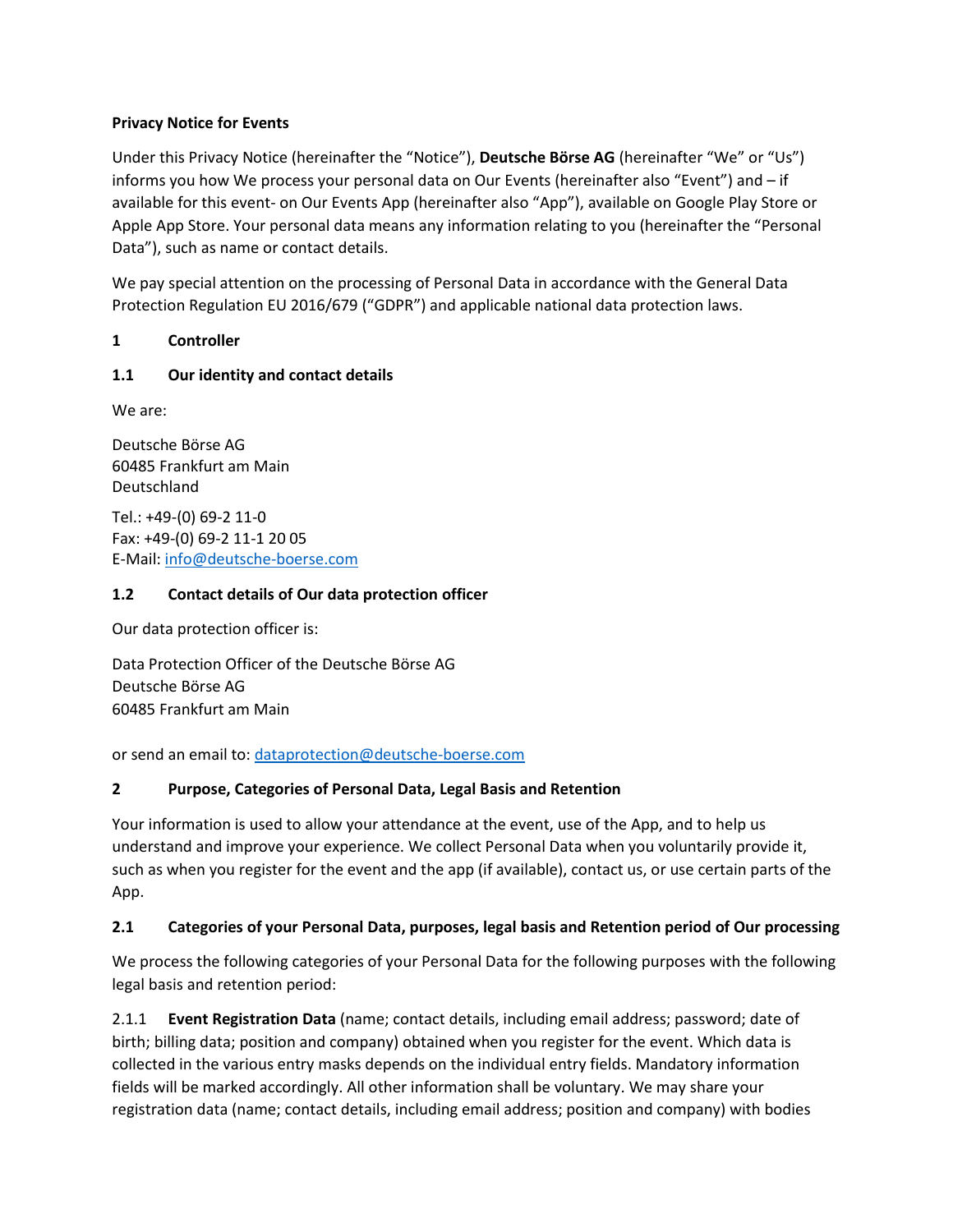involved in the organization of the event for the purpose of access control to the building/event. These bodies will use your registration data only for the purposes of your participation in the event and are obliged to delete the data thereafter. The legal basis is Art. 6 para. 1 lit. (b) of the GDPR, permitting the processing of Personal Data for the purposes of the performance of a contract. The period for which your Personal Data will be stored by Us is as long as necessary to carry out Our relationship with you. Insofar as, pursuant to Art. 6 para. 1 lit. (c) GDPR, we are obliged to retain your personal data for a longer period of time due to tax and commercial duties of storage and documentation, these deadlines are decisive.;

2.1.2 **Personal Data within communication** such as name, address, telephone number or e-mail address for the purpose of you making direct contact with Us, answering to an inquiry. The legal basis is Art. 6 para. 1 lit. (f) of the GDPR, permitting the processing of Personal Data for the purposes of Our legitimate interests in processing and answering your request. The period for which your Personal Data will be stored by Us is as long as necessary to achieve the purpose of your request, so until your request is fully processed and no further communication with you is required or desired. Insofar as, pursuant to Art. 6 para. 1 lit. (c) GDPR, we are obliged to retain your personal data for a longer period of time due to tax and commercial duties of storage and documentation, these deadlines are decisive.;

2.1.3 **Feedback Data** (e.g. Name and email address) obtained when we may invite you once after the event to participate in questionnaires and surveys regarding the recent event. These questionnaires and surveys will be generally designed in a way that they can be answered without any Personal Data. If you nonetheless enter Personal Data in a questionnaire or survey, we may use such Personal Data to improve our events and services. The legal basis is Art. 6 para. 1 lit. (f) of the GDPR, permitting the processing of Personal Data for the purposes of Our legitimate interests in improving our events and services. The period for which your Personal Data will be stored by Us is as long as necessary to carry out Our relationship with you. Insofar as, pursuant to Art. 6 para. 1 lit. (c) GDPR, we are obliged to retain your personal data for a longer period of time due to tax and commercial duties of storage and documentation, these deadlines are decisive.

2.1.4 **Speaker Data** (Name, position and company, CV summary) obtained when you are a speaker at the event. Speaker Data will be visible for participants of the event in the App, on the event website and in the event documents or brochures. The legal basis is Art. 6 para. 1 lit. (a) of the GDPR, permitting the processing of Personal Data for the purposes that you have consented. The period for which your Personal Data will be stored by Us is as long as necessary to carry out Our relationship with you. Insofar as, pursuant to Art. 6 para. 1 lit. (c) GDPR, we are obliged to retain your personal data for a longer period of time due to tax and commercial duties of storage and documentation, these deadlines are decisive.

2.1.5 **Travel Management Data** (e.g. Name, reservation and billing data) obtained when you request us to arrange or reserve your flight to or your hotel at the event. We may use such Personal Data only to organize your travel management for the event. The legal basis is Art. 6 para. 1 lit. (a) of the GDPR, permitting the processing of Personal Data for the purposes that you have consented. The period for which your Personal Data will be stored by Us is as long as necessary to carry out Our relationship with you. Insofar as, pursuant to Art. 6 para. 1 lit. (c) GDPR, we are obliged to retain your personal data for a longer period of time due to tax and commercial duties of storage and documentation, these deadlines are decisive.;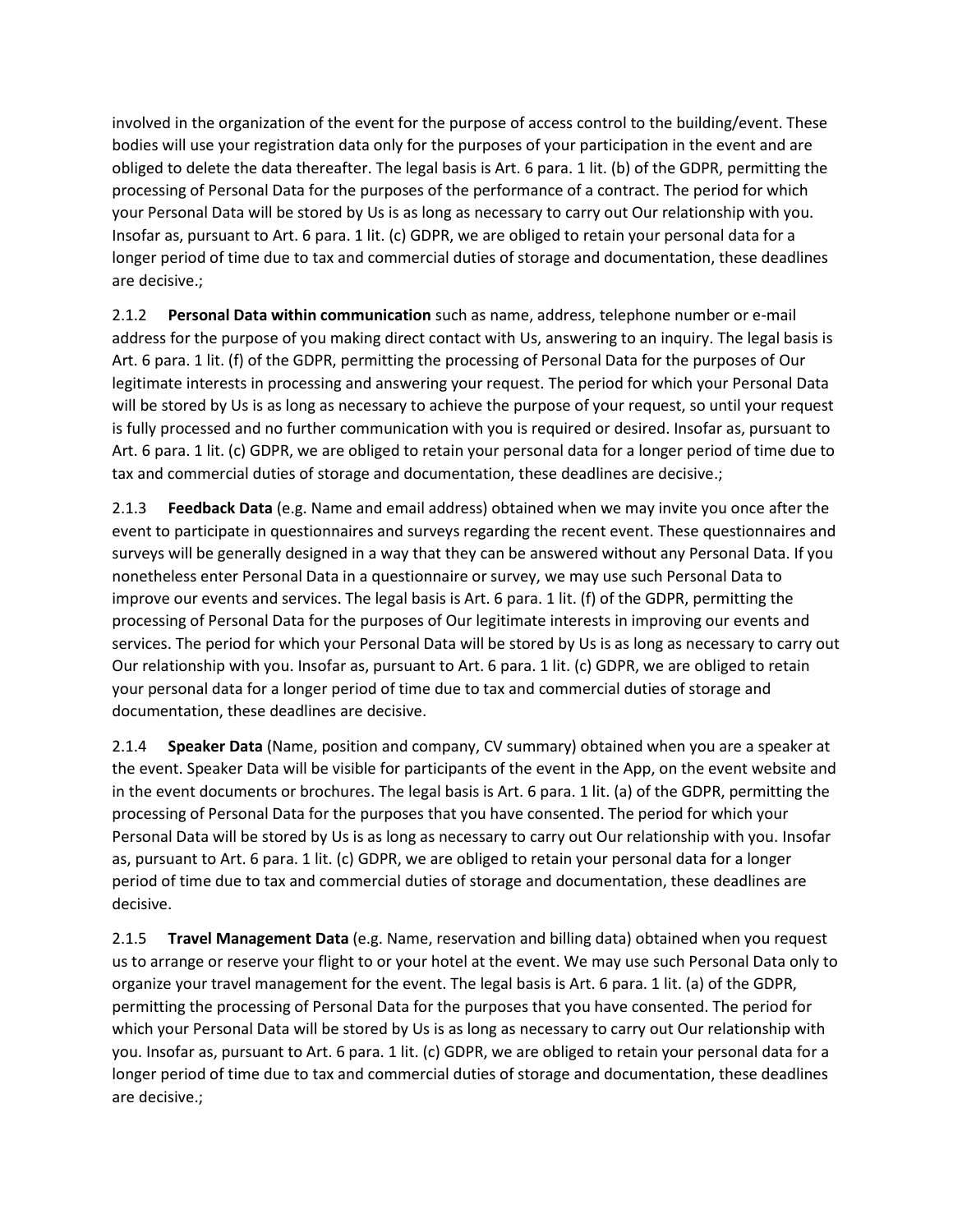2.1.6 **Photo and Sound recordings** obtained for public relations work, We may take photos or create sound recordings and, if applicable, live streams of the event. The pictures and if applicable recordings of speakers, participants and guests may be further processed and distributed, if necessary, unless you object to this processing in your individual case. To object to this processing, please contact the organizer of the event (events@deutsche-boerse.com) or the photographer/cameraman at the event. The photos and sound recordings may be used in articles and photo galleries on our website, on our social media channels and in our newsletters and publications. We will point this out when registering for the event and at the event location. We may also pass on the photos and recordings to media representatives as part of our public relations work. We also provide the persons and organizations involved in our event with image and sound material on request. The legal basis for the processing is Art. 6 para. 1 lit. f of the GDPR, permitting the processing of Personal Data for the purposes of Our legitimate interests in our public relations work. The period for which your Personal Data will be stored by Us is as long as necessary to carry out Our relationship with you.

2.1.7 **Special categories of personal data** obtained when you provide us information about your health for the purpose of identifying and being considerate of individuals who have disabilities or special dietary requirements throughout the event. If you do not provide any such information about disabilities or special dietary requirements, we will not be able to take any respective precautions. The legal basis is Art. 6 para. 1 lit. (a) of the GDPR, permitting the processing of Personal Data for the purposes that you have consented. The period for which your Personal Data will be stored by Us is as long as necessary to carry out Our relationship with you. Insofar as, pursuant to Art. 6 para. 1 lit. (c) GDPR, we are obliged to retain your personal data for a longer period of time due to tax and commercial duties of storage and documentation, these deadlines are decisive.

# **In case of the Usage of an App for the Event:**

We process the following categories of your Personal Data in case of the availability of an App for the specific event for the following purposes with the following legal basis and retention period:

2.1.8 **App Registration Data** (name; email address; position and company) obtained when you register for the App. Name, position and company will be visible for other registered participants of the event in the app. You have the option of volunteering additional profile data in the app to describe yourself in greater detail. Further personal data will only be visible when you voluntarily add these data by maintaining your app profile or communicate with other participants via the App. The legal basis is Art. 6 para. 1 lit. (a) of the GDPR, permitting the processing of Personal Data for the purposes that you have consented. The period for which your Personal Data will be stored by Us is as long as necessary to carry out Our relationship with you (The App will be deleted 12 months after the event). Insofar as, pursuant to Art. 6 para. 1 lit. (c) GDPR, we are obliged to retain your personal data for a longer period of time due to tax and commercial duties of storage and documentation, these deadlines are decisive.;

2.1.9 **App Usage Data** (name; email address; password; photograph; position and company) obtained when you maintain your app profile and/or use the App. Name, position and company will be visible for other registered participants of the event in the app for the purpose of communication and the exchange of ideas. Further personal data will only be visible when you voluntarily add these data by maintaining your app profile or communicate with other participants. The legal basis is Art. 6 para. 1 lit. (b) of the GDPR, permitting the processing of Personal Data for the purposes of the performance of a contract. The period for which your Personal Data will be stored by Us is as long as necessary to carry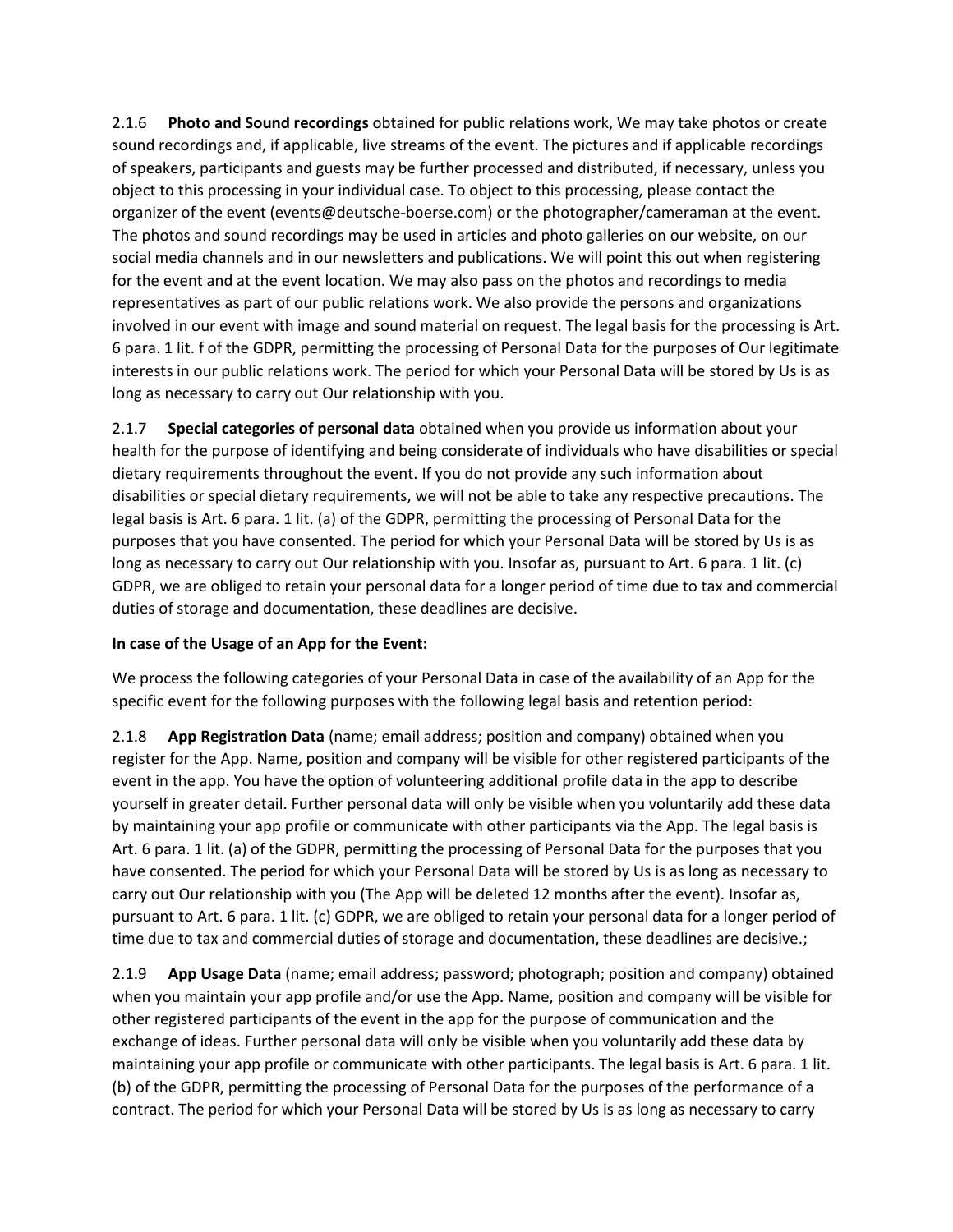out Our relationship with you (The App will be deleted 12 months after the event). Insofar as, pursuant to Art. 6 para. 1 lit. (c) GDPR, we are obliged to retain your personal data for a longer period of time due to tax and commercial duties of storage and documentation, these deadlines are decisive.;

2.1.10 **Mobile Device Usage Data** (e.g. IP address, unique device and customer identifiers [such as IMEI, IMSI, UDID], the type of mobile device and operating system you use to access our app) for the purposes of providing Our app and its content to you, prevention or detection of abuse of Our app. The legal basis is Art. 6 para. 1 lit. (f) of the GDPR, permitting the processing of Personal Data for the purposes of Our legitimate interests in prevention or detection of abuse (e.g. intrusion detection, system protection). The period for which your Personal Data will be stored by Us is as long as necessary for the respective purpose e.g. to provide the service during the active session.;

2.1.11 **Communication Data in the App** (e.g. the voting or comment function) obtained when you use the app's communication functions. We always process your voting behavior (votings) without reference to your name and person. Votes submitted during votings are aggregated, and only the aggregate voting results are processed further. You can submit comments and questions with or without specifying your name. If questions and comments are assigned to your person and processed together with your name, we will inform you of this in the relevant function in the app. This is done to reply to questions/comments after the event. The legal basis is Art. 6 para. 1 lit. (f) of the GDPR, permitting the processing of Personal Data for the purposes of Our legitimate interests in processing your voting to an aggregated voting result and to answer your request in a comment. The period for which your Personal Data will be stored by Us is as long as necessary to carry out Our relationship with you, to reply to questions/comments after the event. Insofar as, pursuant to Art. 6 para. 1 lit. (c) GDPR, we are obliged to retain your personal data for a longer period of time due to tax and commercial duties of storage and documentation, these deadlines are decisive.;

# **2.2 Do you have to provide your Personal Data to Us?**

The provision of your Personal Data is necessary to register as an event participant, use the App as a part of a closed user group. This means that you are obliged to provide your Personal Data to Us as part of the event registration process and when you decided to use the app and its functions. Such Personal Data in the App remain under your control at all times**.** You can correct the data published in your participant profile through the App or self-edit link.

The consequences if you do not provide your Personal Data to Us are that you will not be able to participate at the event or use the app. The Participation of the event and the usage of Our app is solely possible for registered participants of the event.

# **2.3 Do We make automated decisions on you?**

We do not make any automated decisions solely on automatic processing, including profiling, which produces legal effects concerning you or similarly significantly affects you to carry out Our relationship with you. (The App will be deleted 12 months after the event.

# **3 Transfer of Personal Data to Third Parties**

We will not transfer your Personal Data to third parties except such transfer is permitted by law or you have explicitly consented to the transfer.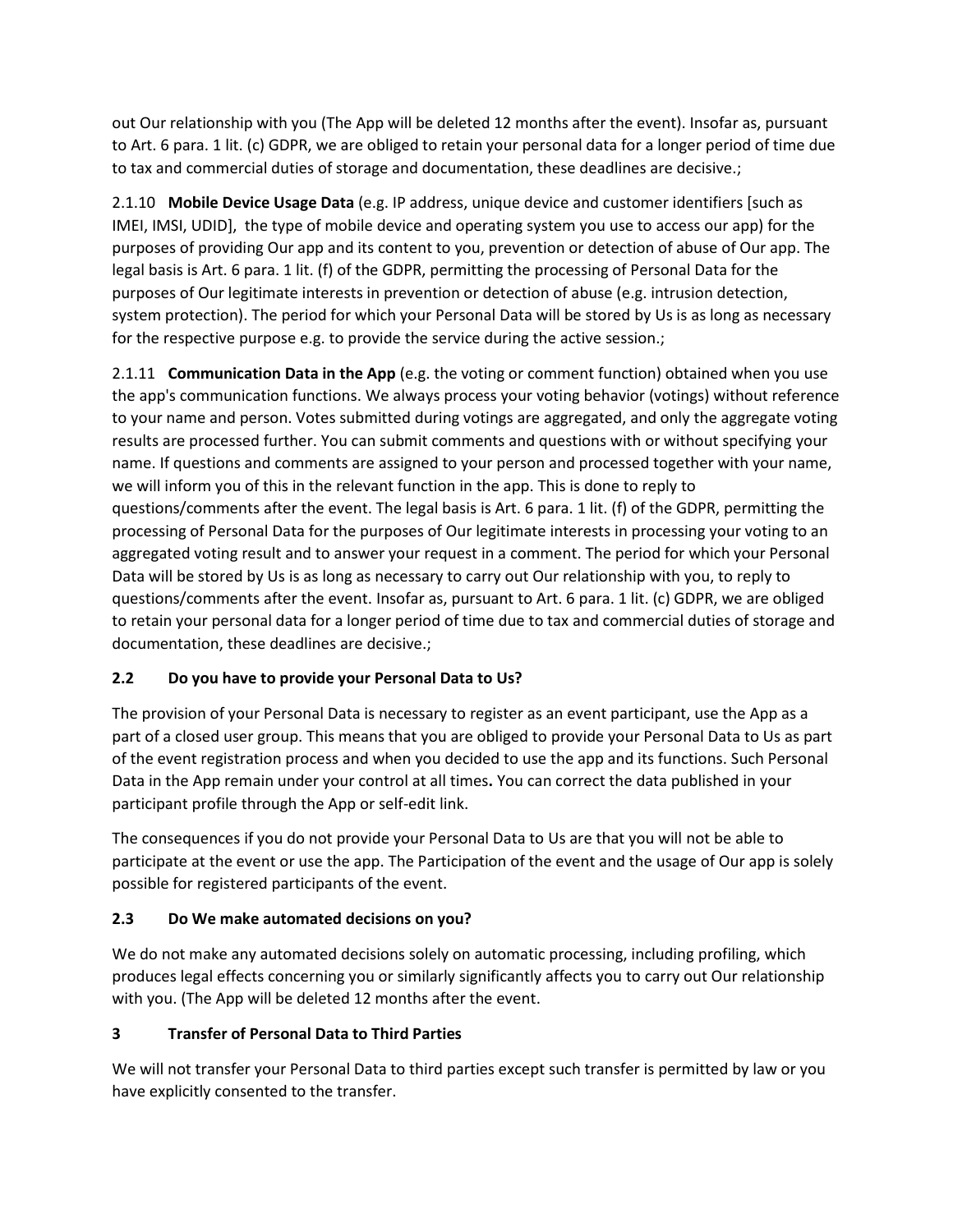We may transfer your Personal Data to public authorities where this is required by the applicable law. A transfer of your Personal Data is also permitted if there is a suspicion of a criminal offence or the abuse of the services offered on Our app. In this event, We shall be entitled to transfer your Personal Data to the criminal prosecution authority.

In order to make certain services available to you, we may need to share your personal data with some of our service partners. These include our registration and App provider.

Otherwise, your personal data will be stored exclusively in Our database and on Our servers, or on those of Our commissioned data processing providers. Our commissioned data processing providers process personal data exclusively within the European Union or an adequate data protection level will be provided by the use of appropriate safeguards in accordance with Article 44 et seq. of the GDPR.

Personal data published by you in Our Event App may be globally accessible to other registered user of the Event App.

We will only share your Personal Data with other controllers for their own purposes such as cooperation partners under the condition that you explicitly and voluntarily agreed to such transfer of your Personal Data; in this case, we will obtain your consent separately from this Notice.

Under these conditions, recipients of your personal data can be for example:

- public bodies and institutions in the presence of a legal or regulatory obligation (eg. financial authorities),
- other companies and service providers (processors) in the following areas:
	- App Provider
	- Website Provider
	- Registration Provider
	- Print Service Provider
	- Telecommunications service providers
	- billing service provider
	- financial institutions
	- collection agencies
	- Management consultancies as well as business and tax audit companies
	- bodies involved in the performance of the event
	- Travel Service Provider, Hotels, Airlines

## **4 Authorizations for the App (if applicable)**

To work on your device, the App needs to access various functions and data on the device. You need to grant certain authorizations to do so (Art. 6 (1) a GDPR). The authorization categories are programmed differently by the various manufacturers. With Android, for example, individual authorizations are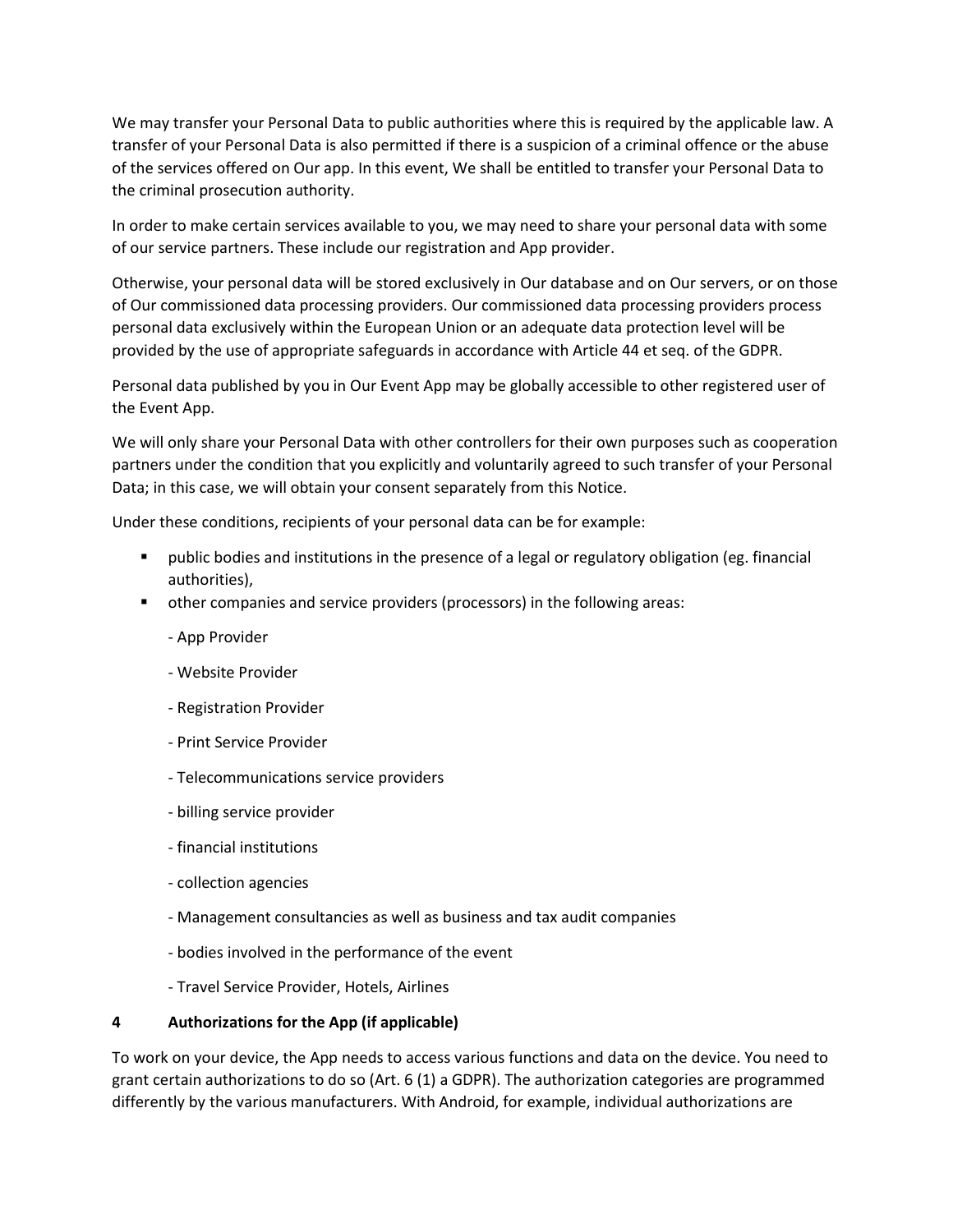grouped into authorization categories, and you can only agree to the authorization category as a whole. However, please remember that in the case of revocation, you may not have access to the full range of functions offered by our app. If you have granted authorizations, we will use them only to the extent described below:

### **Internet:**

The app requires access to the internet via Wi-Fi or mobile communications to update event content and information.

### **Camera:**

You can use the scanner to scan the personal QR code of another app user. The scanner accesses the camera on your end device to do so. It accesses the camera only if you have given your express consent.

### **Location:**

Some functions require information about your location, e.g. the navigation or location display. If you have granted permission for this on your mobile device, we ascertain the geographical position of your mobile device. Data concerning your location is used only to process your query.

You can also activate the additional functions in the settings at any time. However, these features are accessed only after you activate them and grant your consent.

### **5 Push-Notifications within the App Usage (if applicable)**

Below we describe how your personal information is processed when you subscribe to so-called push notifications through our services (messages sent to your mobile device even if you are not using our app). When you subscribed to push notifications, we send you announcements about the event and/ or notifications of private messages received through the App. You can turn these push notifications on and off in your mobile device's app settings. If you - e.g. when you first start the app - activate push messages for the first time, a unique mobile device identification number (device ID) will be communicated to the service that provides the push functionality to your operating system provider (for Android: 'Google Cloud Messaging', for iOS 'Apple Push Notification Service'). This service returns a socalled Identifier ("Push Notification Identifier"), which makes it impossible to draw any conclusions about the device ID and therefore you as the user. The communication with the App push server is then always with this identifier. This ensures that in the context of the App, the device ID is also no longer used.

The push notifications can be deactivated and reactivated at any time. On a mobile device with Android, this is done e.g. via "System Preferences>Apps>Name of the Event> Permissions", on a mobile device with iOS via "System Preferences> Name of the Event> Notifications".

### **6 Your Rights**

Under applicable data protection laws, you have rights

- of access to, rectification of, and/or erasure of your Personal Data;
- to restrict or object to its processing;